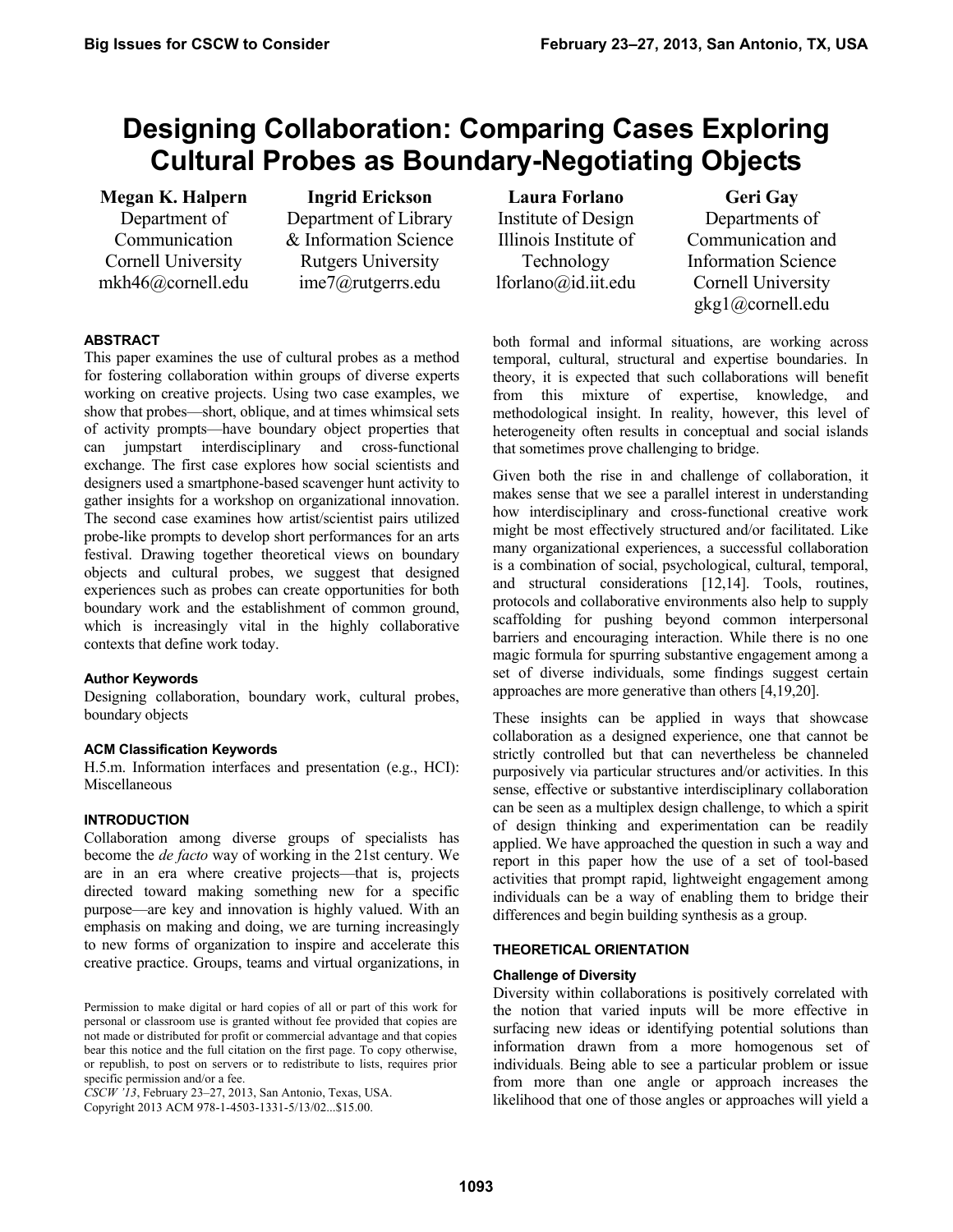successful solution. This is the logic that underlies crowdsourcing at a large scale as well as interdisciplinary teamwork on a smaller scale [22,25].

For all of the potential insights and solutions that teams of diverse collaborators promise, interdisciplinary collaboration is often fraught with conflict, much of which stems from epistemological clashes surrounding disciplinary vocabularies, levels of analytical thinking, and valued areas of emphasis. Although greater diversity of disciplinary knowledge within a collaboration can increase the potential for original discoveries, it also increases the functional distances that separate collaborators and reduces their technical overlap, which in turn impairs interpersonal interaction [15]. Disciplines have distinct vocabularies, assumptions, methodologies, and intellectual goals—in short, epistemological frames—that facilitate work within but impede communication, trust, and understanding between disciplines [3,6]. Epistemological frames are defined as implicit beliefs about the nature of knowledge [21], which play an influential and conditioning role on an individual's thinking and learning [13,27], academic persistence [7], and ability to cope with ill-structured problems [16].

Practitioners from different fields often engage in boundary work as a way to protect and defend the legitimacy of their respective epistemological frames. In the sciences, for example, Gieryn writes that boundary work serves to expand or monopolize authority or to protect autonomy [9,10,11]. Since professionalization practices tend to reinforce, rather than lessen epistemological frames, we should expect evidence of some type of boundary work to be present any time that professionals from different disciplines work together.

One way of overcoming the potential debilitations associated with boundary work is to establish common ground collectively as a group. Common ground, in this sense, can be a common vocabulary, a working understanding of means and purposes, or a shared foundation of reciprocal trust and respect [15,23]. These qualities are sometimes established by recognizing shared similarities, i.e. shared gender, culture, theoretical orientation, etc., but more often common ground is the outcome of some effort on the part of the members of the group or team.

A method that often facilitates the establishment of common ground is to use an artifact, concept, or other type of 'object' that is flexible enough in meaning or presentation that it supports the variety of interpretations present within a diverse group. Star and Griesemer [24] famously dubbed these methodological tools 'boundary objects'. According to their conceptualization, true 'boundary objects' possess clear, symbolic representations of meaning, weak global structures, and the ability to support common identification. They are effective in lending themselves to multiple, overlapping interpretations so that actors can see beyond their respective epistemologies to find a kernel of shared understanding. Star and Griesemer's ur-example of a boundary object is a map of the state of California, which administrators, volunteers, and scientists at a museum at the University of California, Berkeley successfully used to outline their differentiated, yet integrated, work.

Following on the work of Star and Griesemer, Lee [17] introduced 'boundary-negotiating objects' to the discourse on collaboration. She acknowledges that robust boundary objects are rarely used to initiate conversations among interdisciplinary or cross-functional collaborators. More often, teams employ less fully formed objects like a spreadsheet or a sketch to initiate engagement with one another. In her work at a large natural history museum, Lee discerns that there are five types of boundary-negotiating objects, which together are used to "record, organize, explore and share ideas; introduce concepts and techniques; create alliances; create a venue for the exchange of information; augment brokering activities; and create shared understanding about specific design problems" [13:403].

In distinction to boundary objects, boundary-negotiating objects allow teammates to quickly take a snapshot of an individual thought and transfer it in a lightweight fashion among the other members of the group. The lightweight character of negotiating objects assists in de-emphasizing their epistemological qualities, while at the same time their malleability encourages alteration and improvement by those with alternate points of view. As such, these objects become mechanisms for destabilizing and pushing against extant boundaries, and in this constant negotiation and renegotiation groups begin to build a common base of reference. In sum, by offering a way for individuals with multiple epistemological perspectives to come together and begin negotiating the boundaries that separate them, boundary objects and boundary-negotiating objects can be useful in bolstering the integrative potential of interdisciplinary collaborations.

# **Cultural Probes for Boundary Work**

Cultural probes [2,7,8] have been identified by many designers as effective ways to jumpstart ad hoc collaboration—that is, short term or rapid types of engagement. Traditionally, the focus on engagement was on ways of involving users or constituents as part of the design process, as can be seen in the definition by Boehner et al. [2]: probes are "designed objects, physical packets containing open-ended, provocative and oblique tasks to support early participant engagement with the design process" [2:1077]. For example, Gaver's original probes included disposable cameras, maps, and postcards, each of which came with instructions, or prompts, for creative use. Gaver widely documented the use of cultural probes in his research for The EU Presence Project, in which probes were used as a method for designing ways to increase the presence of the elderly in three European cities. Attempting to create an experience with a playful spirit, the design team left probes with groups of elderly participants to complete on their own and return back to the design team. This method had multiple aims in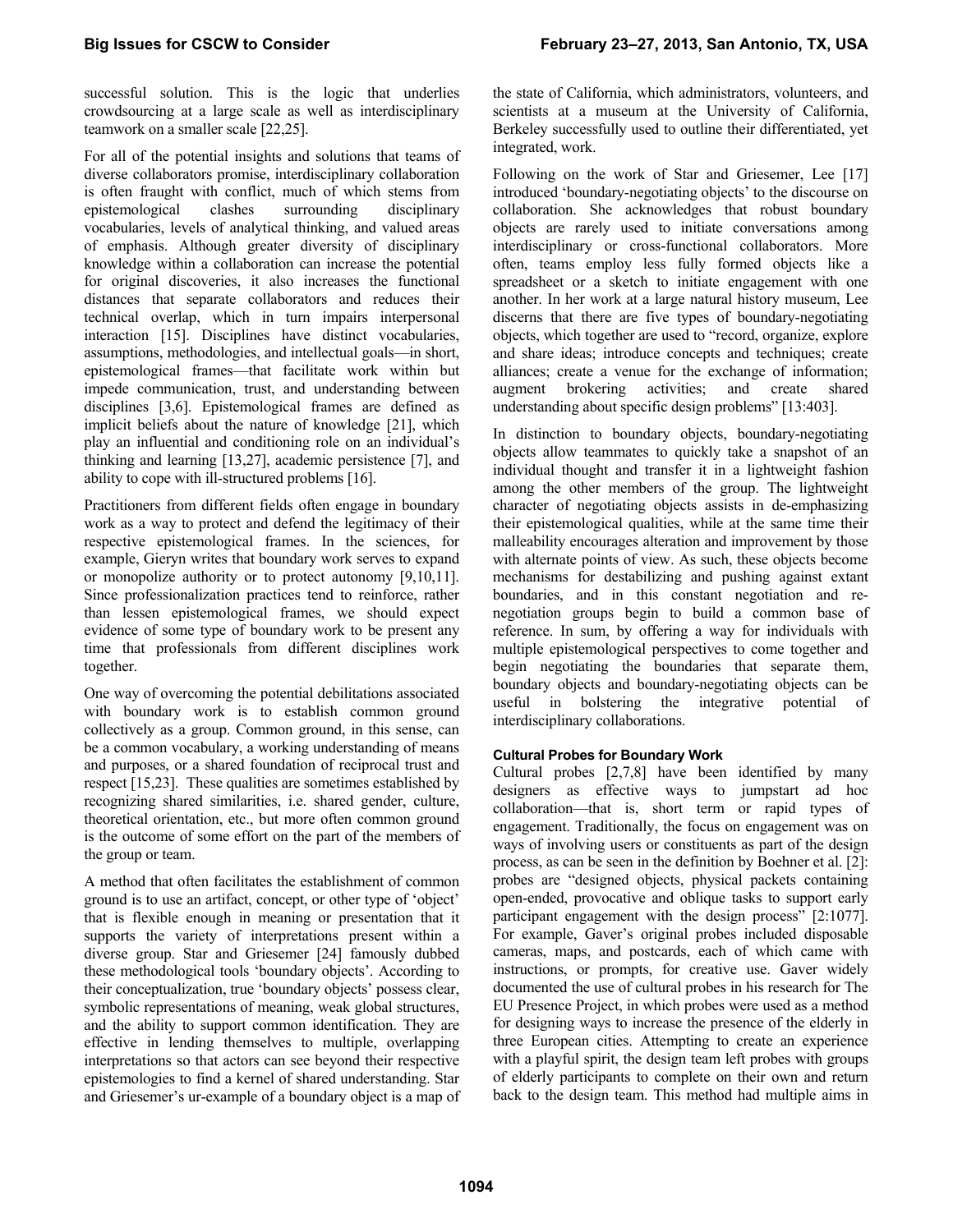mind: to better understand the wants and needs of this group, to learn about the community, and to elicit a dialogue between themselves as designers and the seniors. Gaver explains, "Trying to establish a role as provocateurs, we shaped the probes as interventions that would affect the elders while eliciting informative responses from them" [7:25].

Since Gaver's work with the elderly communities, there have been many permutations of cultural probes, mainly in the field of human computer interaction. As in the EU project, most implementations of probes are not directly observed, but elicit and gather evidence from constituents on their own time and in their own manner. The purpose of probes has been highly contested over the years, particularly their use as a sort of "discount ethnography" [2,5] in which researchers substitute time spent observing people with time spent analyzing information gleaned from cultural probes. Traditionally, ethnography as a method involves not only qualitative forms of observation, but participation with a community such that the 'emic', or native, perspective is represented completely and holistically. Gaver, and others, explicitly say that probes should not be used as a method for collecting data, but rather as a way to interact with and inspire/be inspired by users.

We suggest that one of the parallel uses for probes is—in tandem with Gaver's spirit of provocation—to spark collaborative work. In this sense, we believe cultural probes can assist in the rapid generation of new boundary objects. We do not suggest that these objects, created quickly, will easily bridge boundaries and create harmonious collaboration, Rather, the collective action of completing the probe provides opportunities to develop the kind of trust and overlapping knowledge and interests usually developed through the collaborative work in which the groups are engaged. The two cases we describe below articulate the way that probes can serve as methods for encouraging positive engagement amongst individuals with different epistemological frameworks. Notably, these probes appear to accomplish this work not by way of their common artifactual nature, but rather for their ability to prompt activities in which multiple perspectives are valuable.

# **CASE DESCRIPTIONS**

The two case studies we showcase here are similar in that they both detail incidents in which it is important for a set of individuals with distinct background, expertise and methodological orientations to work together to accomplish some specified end. The cases differ in the amount of time each group had to work together, the use of the product they were asked to produce, and the context in which their probebased activity was situated. Our comparison focuses on how the probe was deployed and taken up by participants, with consideration for the differing contexts in which they were deployed.

# **Case 1: Open Design for Organizational Innovation Workshop**

In November 2011, author C organized and led a one-day workshop in Brooklyn, New York in collaboration with a project called *Amplifying Creative Communities,* a Rockefeller Foundation-funded initiative to document and foster urban activism in New York City, which is based at the DESIS Lab at Parsons The New School for Design. The Open Design for Organizational Innovation (ODOI) workshop was organized around the principle that a set of diverse constituents—designers, academics, students, and urban activists, among others—can build on and shape successful community practices by joining forces. Part of the Amplify model is that designers and community leaders codesign new scenarios and service concepts that solve issues pertaining their everyday life in their specific communities by connecting with existing action and networks.

The workshop was attended by over 30 designers and social scientists, the bulk of whom were from the greater New York City area, but also included participants from as far away as Australia and Italy. The goal of the day was to deploy open design methods to assist a long-standing community organization improve their structure, internal and external communication practices, and overall engagement with the community. Open design is a form design practice based on open source methods and creative commons principles whereby ideas are generated to be widely shared and used [1]. In this workshop, designers, non-designers and various other stakeholders were all brought together to encourage interdisciplinary, multi-perspectival dialogue that could seed accessible, available and sharable design ideas for the client organization. The ultimate aim of the ideas generated at the workshop was to improve the organization's capacity to engage the local community.

The agenda for the workshop was centered on a set of handson activities. The morning was dedicated to orienting participants to the design task, understanding the client, and developing a sense of the constraints and opportunities for design. In the afternoon, the group broke into four separate teams to brainstorm and prototype ideas focused on the following four themes: Telling Our Story, Staying Connected, Finding and Mobilizing Resources, and Engaging End-Users. Workshop activities were documented by dedicated observers, who took notes, captured photographs, recorded audio and video, and collected the artifacts produced by participants.

# *Designing the Scavenger Hunt*

Gaining an understanding of the context, specifically the neighborhood, in which the community organization did its work was an important first step for workshop participants. As a provocative way of saturating them in this complex situation quickly, we designed an activity that would be introductory in a fun and lightweight way, but also required small teams to produce a collective understanding of key local issues to benefit the larger group in its afternoon activities.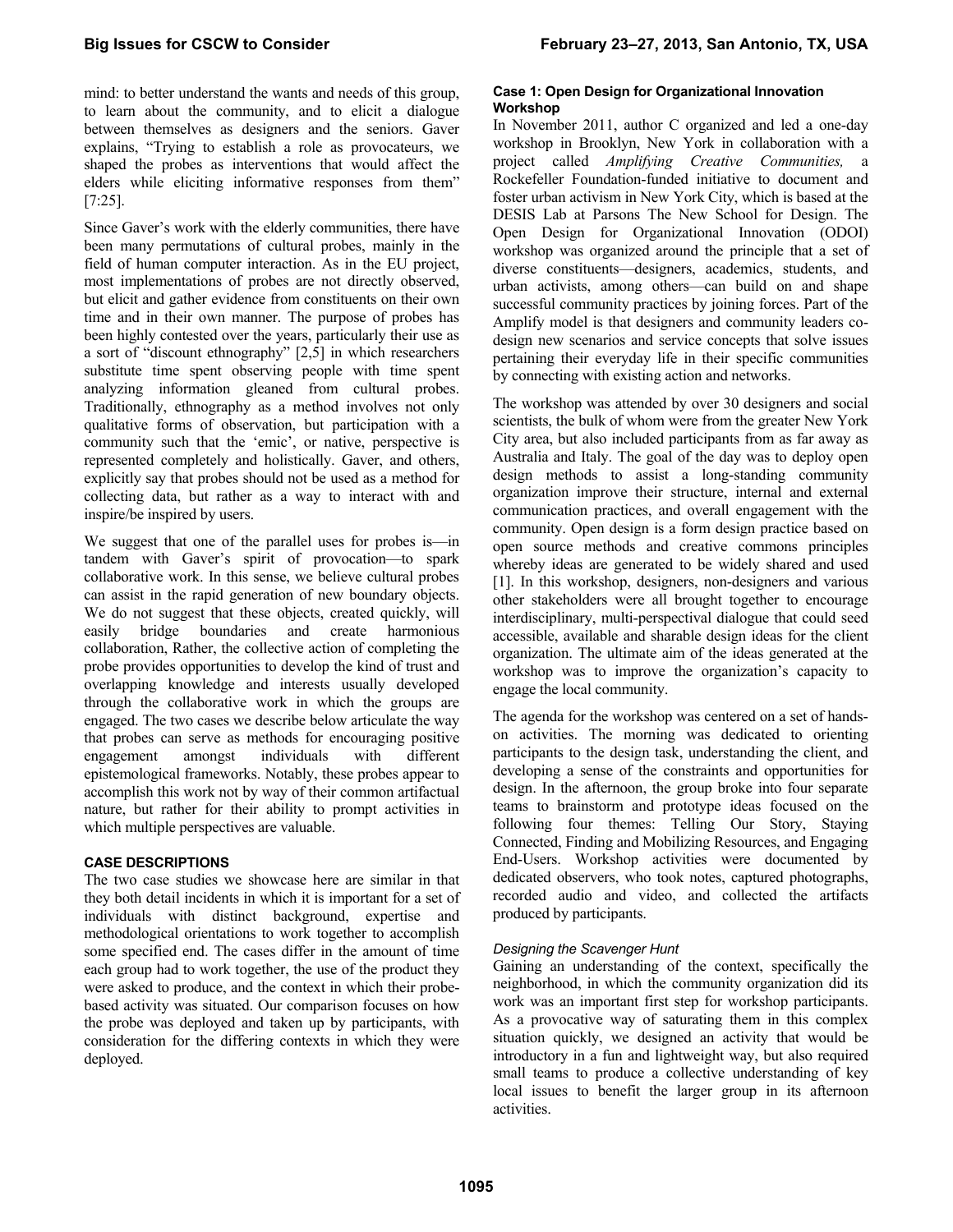Given their diversity, we knew the workshop participants would represent multiple points of view and would have little existing common ground to draw on as collaborators. As such, we designed an activity that would have the properties of boundary-negotiating object, namely one that would allow teammates to record and share ideas, showcase individual perspectives, and build social bonds with one another. Through this activity, we hypothesized that groups would create a common base of knowledge that would also act as common ground for their subsequent integrative collaboration. The exercise was also intended to be easy enough so that anyone could participate.

The activity we ultimately decided on was a cultural probe fashioned as a scavenger hunt. Our initial impulse had been to allow individuals a block of time for unbounded ethnographic observation, but we elected to use a group scavenger hunt activity instead because of the flexible, but constrained, directions it provided for the participants.

To put a focus on the contextual factors of the client organization, we decided to ask participants to photograph aspects of the neighborhood. To orient them toward the organization during this exercise, we drew inspiration from the organization's webpage regarding their mission and vision, specifically regarding five areas of active engagement: home, family, economic development, community, and opportunity. We believed that these themes were broad enough to invite interpretation and creative thinking, but focused enough to point the participants toward the kinds of themes with which they would work in the afternoon design session.

Workshop participants were given one hour to work in small teams of 2-4 people. One member of the team needed to have a smartphone with a camera to execute the following instructions:

*"The aim of this exercise is to begin thinking about the mission and vision of [community organization], and how that might be embodied in parts of the neighborhood . . . While exploring the neighborhood, pairs should take pictures, and post them to Twitter with the hashtag identified in each picture and the hashtag #odoi11. There is no need to complete these in order, and multiple photos can be uploaded with the same hashtags.* 

- *Take a picture of something that represents family (post it with #family and #odoi11).*
- *Take a picture of something that represents a home (post it with #home and #odoi11).*
- *Take a picture of something that represents economic development (post it with #development and #odoi11).*
- *Take a picture of something that represents opportunity (post it with #opportunity and #odoi11).*
- *Take a picture of something that represents culture (post it with #culture and #odoi11).*
- *Take a picture of community, post it with #community and #odoi11.*
- *Take a picture of sustainability, post it with #sustainability and #odoi11.*

# *Describe the community:*

- *As you walk around the neighborhood, tweet a list of words that describe the kind of community you see, please include the hashtag #odoi11.*
- *Tweet a description of the character of the community with the hashtag #odoi11."*

In all, the small teams collectively posted 46 photographs based on the cultural probe directions. Posted tweets all included one or more of the hashtags suggested in the prompt, and some also incorporated original hashtags, for example, the tag "#ornamentalparanoia" attached to Figure 1. Participants also produced several textual tweets, as well as dozens of additional photographs that were not uploaded via Twitter due to technical or time limitations.

# *Observing the Scavenger Hunt*

During the scavenger hunt, observers followed and videotaped the groups as they made their way through the neighborhood. Observers also wrote detailed notes; two observers were also interviewed by one of the authors of this paper. The following details derive from these data in aggregate.

Toward the beginning of the walk, we noticed that groups were focused primarily on following instructions—so they restricted their attention to discovering artifacts and incidents that represented home, family, opportunity, community, and culture as directed. However, as they walked about the urban streets of Brooklyn completing their task, they also began to ask one another questions about their backgrounds, current work, and various other personal details. With these details quickly out of the way, we observed a noticeable shift in conversation that occurred soon afterward: teammates began to ask about and offer up their own expert insights related to the neighborhood and the design tasks at hand. For example, one group member who lived in a nearby neighborhood described the culture surrounding the neighborhood bodegas. In another group, toward the end of scavenger hunt activity, one group member asked another, a landscape architect, to explain the design for buildings he deemed "unattractive."

Later in the activity, group members started to shift away from the scripted instructions and began looking for examples the reflected some of the collective conversation that had sprung up within the team. Groups began to capture specific images centered on their own themes. As the interviewed observer noted in her debrief: "they were very investigative" at the beginning of the exercise, yet as the groups continued to chat and wander their conversations became "less investigative and more analysis-based."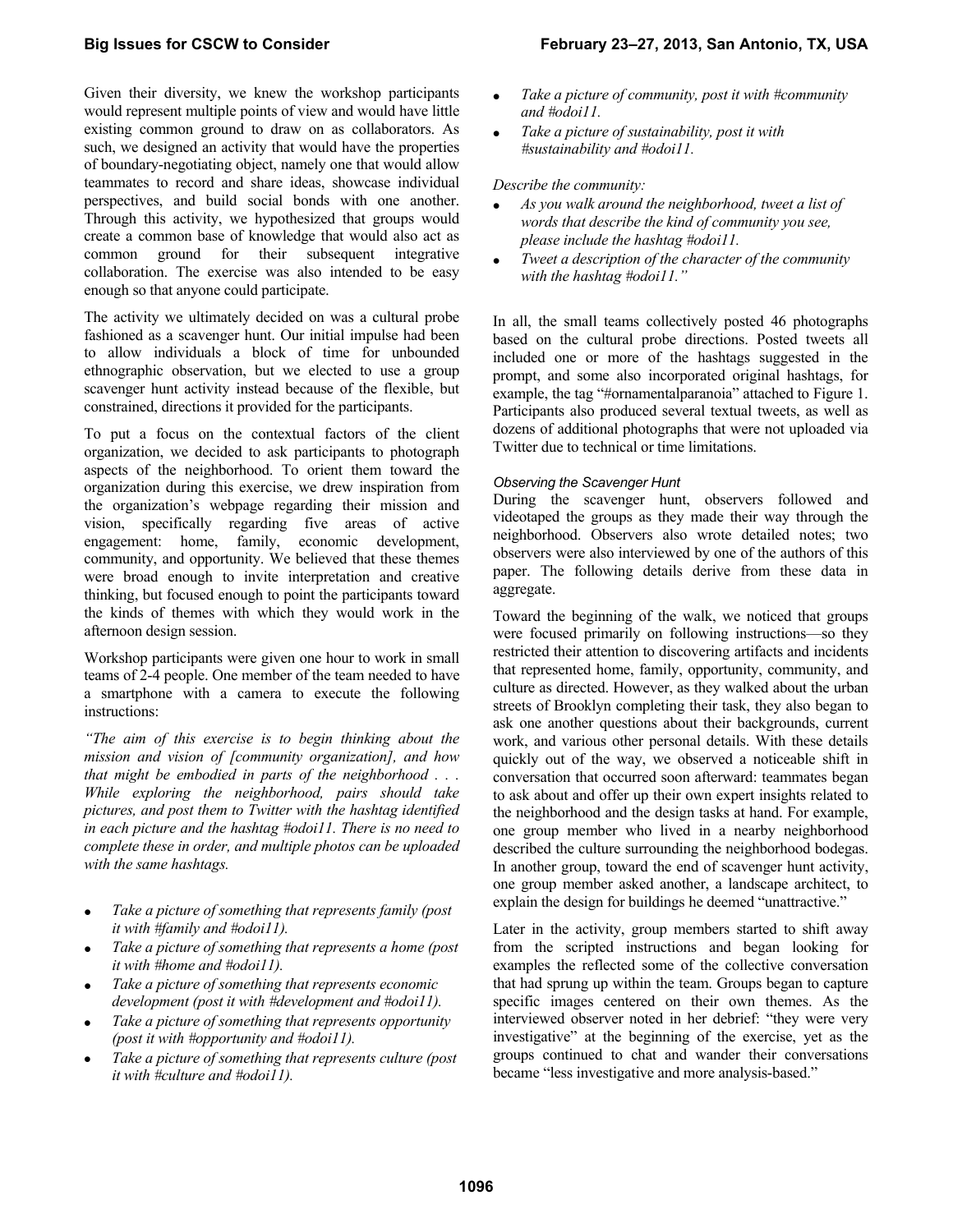

**Figure 1. Photo tagged #odoi11 #home #ornamentalparanoia** 



**Figure 2. A photo of a fenced and locked community garden. Participants appreciated the irony of the juxtaposed words "community" and "open to public" on the sign.** 

One of the self-selected themes that emerged as teams shifted from an investigative to an analytical stance was 'juxtaposition'—particularly the juxtaposition of locks, gates, and bars with 'community' areas. At first, groups began taking images like the one shown in Figure 2, which showcases a garden, complete with a sign advertising 'Open To Public', behind chain link fencing. As teams progressed through the probe activity, they began to record instances of locks on doors and gates, bars on windows, and 'Keep Out' signs. Their conversation shifted in parallel to reflect on the meaning of these symbols in the context of the community and in turn discuss the significance of an open/closed narrative in the neighborhood on residents as well as for the work of the client organization.

Similar conversation sprung up between the juxtaposition of new and old in the neighborhood; however, we do not have space to discuss this analysis at length herein. Suffice to say that groups were able to use the probe scavenger hunts as tools to build common ground with one another, and having established this were then able to collectively generate new

interests and interpretations about the neighborhood based on their own direct observations as individual teams.

#### *Using the Scavenger Hunt*

In addition to serving as a way to jumpstart collaboration within the workshop's creative teams, the aggregate data compiled by all teams during the activity was meant to have utility for the second half of the workshop. In specific, we hoped that the multiple, but targeted, views collected by the teams would produce a sensible constellation of the client organization's community context that could be used to inform any potential design solutions produced by the workshop teams. Thus, as workshop participants were returning back from their wanderings and settling in to lunch, we posted the Twitter feed (with accompanying photographs) on one of the walls in our meeting room so that everyone could see the aggregation of images and tweets from all groups and begin to establish a comprehensive view of the themes and issues salient to the client organization.

In the afternoon, workshop participants broke into four groups of approximately 8-10 people that were organized around the themes mentioned in the workshop description. Groups were asked to brainstorm and produce prototypes that addressed the theme outlined in their design challenge. During the brainstorming phase, we observed individual groups turning to the photographic Twitter feed for reference and also sharing images with one another that had not be officially tweeted. These early collaborative exchanges revealed that the teams entered into the afternoon activities with an existing experience of common ground and understanding of one another's' areas of expertise. The scavenger hunt gave them all a common body of knowledge—the local neighborhood—that they could then leverage to negotiate the nuances of different brainstorms and design solutions as they arose. Groups were able to unpack their expert understandings without contentious boundary work because they had developed a rapport with one another and a common body of knowledge via the execution of the cultural probe. While none of the final presentations overtly referenced the scavenger hunt activity, we suggest that it was a vital preliminary step that launched a day of successful collaboration. The probe was both a shared experience, which resulted in a body of common knowledge, as well as a grounded activity that could be used as a reference when negotiating the ideation and production of prototype design solutions.

#### **Case 2: Across the Great Divide**

The second case that we discuss with regard to cultural probes, *Across the Great Divide*, was a performance project developed by author A in which 4 artist/scientist pairs were asked to collaborate to develop 10 minute performances for an art and science festival held in upstate New York. For this paper, we will call the pairs H and S, L and J, M and I, and T and J. Each pair met three times over the course of several months to develop their project, and then once more to for a dress rehearsal the day before the final performance. Author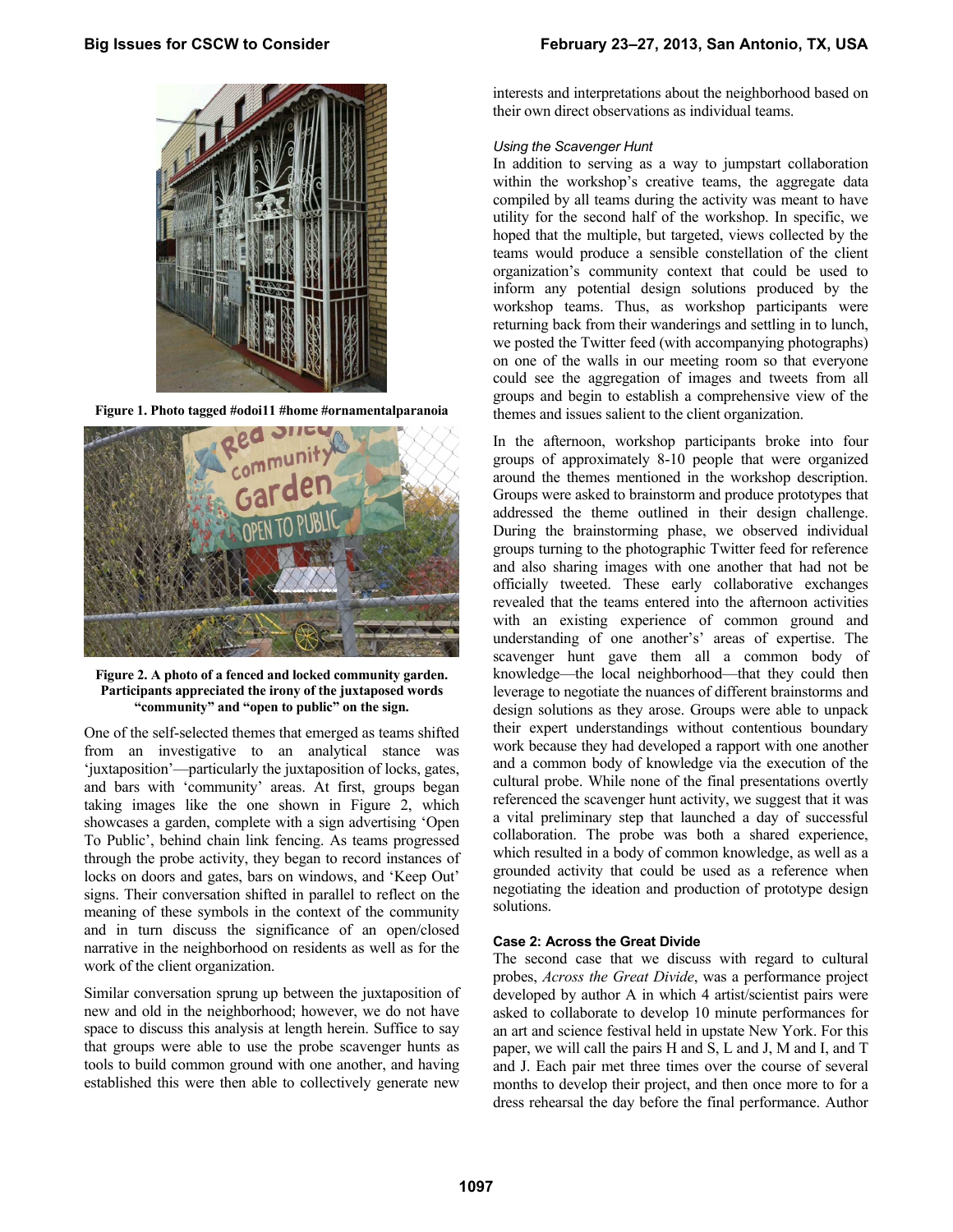A acted as a facilitator as well as a participant observer for each of the pairs. She designed the meetings so that each was a bit less structured than the last. The first meeting comprised a probe-like activity (discussed in greater detail below); the second began with a review of the first meeting and moved into open discussion and development of the performance; and the third meeting provided a chance for the pairs to refine and practice their performances.

# *Designing the Cultural Probe*

The probe provided at the first meeting was designed to encourage creativity and provoke discussion between the pairs as they developed their performances. It consisted of eight activity prompts. Each prompt was contained inside its own envelope, and markers and paper were left on the table (Figure 3). It included prompts that suggested discussion, as well as prompts that suggested activities like drawing and writing. Most topics focused on either each individual's work, or on the broader theme of art and science. The final prompt asked them to write a mission statement for the piece they would like to create. Author A designed the probes with four goals in mind 1) to help the pairs develop a rapport and working relationship, 2) to inspire creativity and meaningful conversation as they thought about what they wanted to do for their performance, 3) to serve as a kind of interview that each pair would answer collaboratively rather than individually, and 4) to serve as a tool for planning and executing the rest of the experience. To achieve these goals, the probe needed to have specific goals embedded, but not specific outcomes. By this, we mean that the process for each prompt needed to have its own arc, but that the direction in which the pairs took the task and the way they knew they were finished had to be their own.

The prompts given are listed here; however, in the activity, each was provided in a separate envelope with any additional materials, like the quotes and images provided in prompts 4 and 5.

*1. "I begin each day of my life with a ritual: I wake up at 5:30 AM, put on my workout clothes, my legwarmers, my sweatshirts, and my hat. I walk outside my Manhattan home, hail a taxi, and tell the driver to take me to the pumping iron gym at 91st street and First Avenue, where I work out for two hours. The ritual is not the stretching and weight training I put my body through each morning at the gym; the ritual is the cab. the moment I tell the driver where to go, I have completed the ritual." -Twyla Tharp What rituals begin your work? Take us through them. Write them down or draw them. At what moment are your rituals complete? At what moment do you begin your work?* 



**Figure 3: The aftermath of the cultural probe activity. Each envelope contained a prompt and any additional materials necessary for the pairs to complete the prompt.** 

- *2. Find 5 things you have in common.*
- *3. Draw an Artist or Performer. What words or phrases do you use to describe artists and performers? Draw a scientist. What words or phrases do you use to describe scientists?*
- *4. Respond in any way you see fit to each of the following. (several quotes were provided).*
- *5. Is this art or science? What does it mean? If you had to write one sentence together that would capture the meaning of this image, what would it be? (several images were provided).*
- *6. Write the history of your career in Newspaper Headlines. Tell each other your histories. How are they different? How are they the same? Would your stories be in the same papers?*
- *7. Draw where you work. Draw your favorite thing about your work. Draw your least favorite thing about your work*
- *8. Write a mission statement for the piece you will create. What will it do? What do you want the audience to think about?*

# *Observing the Cultural Probe*

This initial meeting became the crucible of the collaboration not only because the pairs set a direction with their "mission statement", but also because they had developed a kind of partnership that might be described as rapport, but it went beyond a simple "friendly relationship." The relationship developed between the pairs also contained their understanding of one another's views on the relationship between science and art, on the nature of science and of art, and on their perceptions of their own role within their field. This, in turn, provided rich qualitative data for the participant observer about the participants' beliefs regarding art and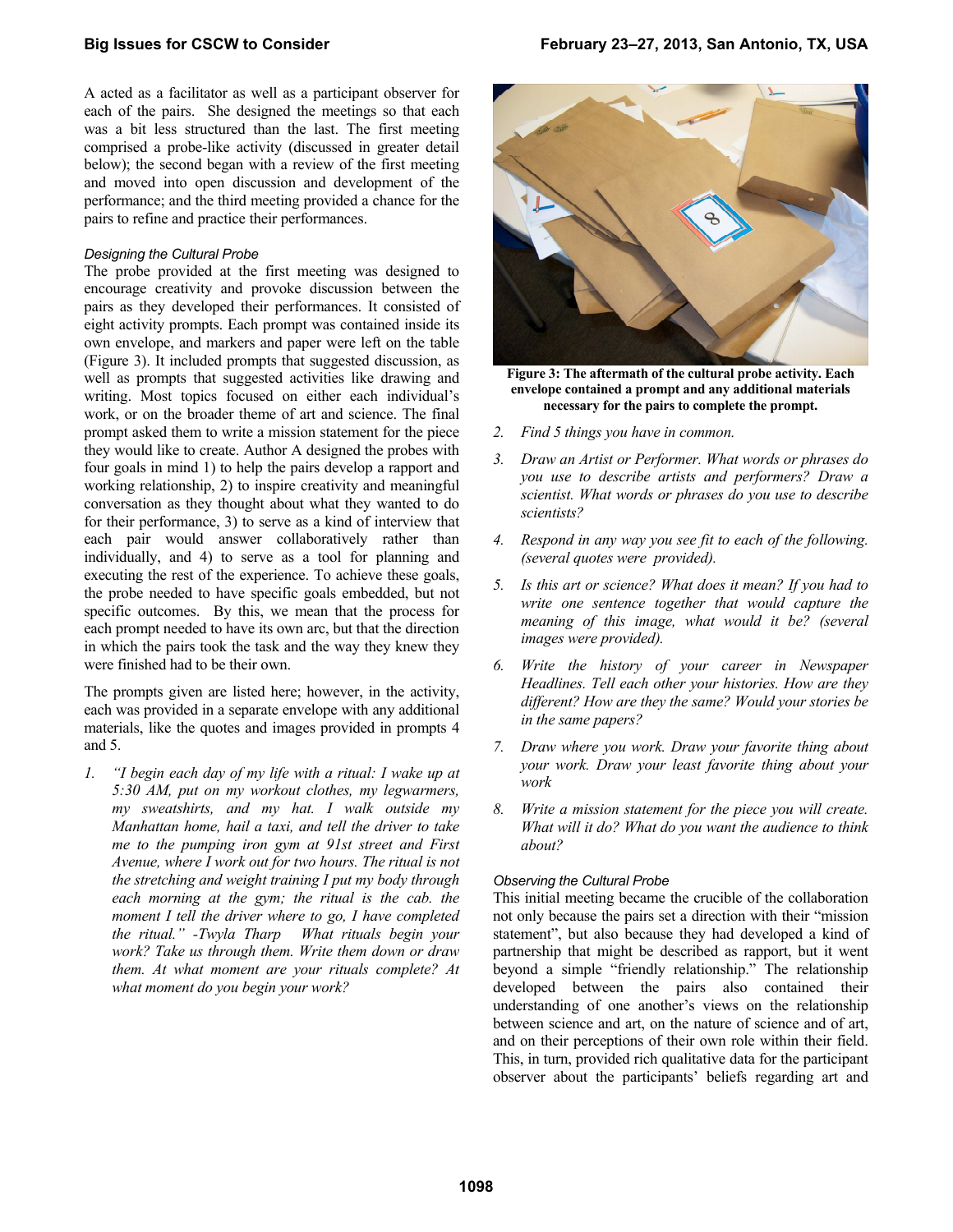science, as well as their approaches to collaboration and brainstorming.

As the pairs moved through the eight prompts in the probe, some adhered more closely to them than others. For example, L and J diverged from the prompts quickly, using them more as a point of departure from which to engage in their own conversations, while M and I adhered strictly to the probes.

The pairs also engaged in much boundary work while completing the probes, but, as Halpern [10] argues, boundary work, under certain circumstances, can become a way to negotiate and establish new roles in interdisciplinary activities. There was some indication that this is what happened.

### *Using the Cultural Probe*

Each pair left with a mission statement for their performance, but they also incorporated their work on the other prompts into their scripts. At the second meeting, the pairs were given their notes and sketches from the probe, along with transcripts from their first meeting for reference. At this point, each pair developed along a different trajectory. One pair, M and I (a physicist and a dancer), found similarities in the process of creating a dance and of creating new knowledge in physics. During the first meeting, they began to develop a model to describe this process. They spent the second meeting refining this model and trying to develop a way to speak to an audience about it. Another pair, L and J (a poet and a physicist) found that during the probe, one of them would respond to a prompt, and, in doing so, would spark a memory or idea from the other. The pair found that they greatly enjoyed these mutual springboards and aimed to develop a performance that could display this process. Each instance of interacting or negotiating, then, resulted in a different way to use these interactions in the final performance.

# **DISCUSSION**

The scenarios for cultural probes we outline herein are based on a pair of different collaborative experiences, marked in particular by different temporal features (i.e., one day versus several months) and different technical features (i.e., an aggregated Twitter feed versus interaction with physical objects). These distinctions provide ample basis for comparison and synthesis. To distinguish probes used to facilitate boundary work from traditional cultural probes or boundary objects, we use the term 'boundary probes'. We make three arguments about the nature of these probes in the following section.

# *Exogeneity*

The first key element that spans both of these two cases is the function of a probe as an 'exogenous shock' [26] to the small organizational system that is the team, working group, or other social structure. The exogenous nature of the probe the fact that it is inserted from the outside into a collaborative situation in an attempt to provoke some type of responserenders it different in many ways from the traditional conceptualization of a boundary object or boundary-spanning object, which is typically conceived as an inductively recognized tool developed by a group of collaborators over a period of time. When Star and Griesemer [24] speak to the plasticity of the map of California as a boundary object for zoological researchers and their collaborators, they underscore that the bridging work being done by the tool is an outcome of previous trial and error; the object is not an input. The map comes to be recognized for its ability to span disciplinary epistemologies, methods, specialized language, power differentials, social homogeneity, etc., but does not start out with these affordances.

In many situations in which unfamiliar and diverse groups of people must learn to collaborate quickly, however, there is no time for such recognition around objects or artifacts to develop. In these cases—such as those articulated in this paper—a probe becomes an initiating mechanism for collaboration. It is an outside interruption to normal practice that requires immediate adjustment, and it is that intentional disrupting effect that endows the probe with its utility. The activity required by the probe's directives engenders boundary spanning. Individuals with disparate perspectives come together through their joint action, and it is through this work that they find common meaning, purpose or direction. The activity becomes codified in a recognizable way—it takes on the affordances of plasticity and multiplex commonality that we understand in the more material conceptualization of boundary objects. The activity brings people together, but goes beyond more than just breaking the ice by being plastic enough to incorporate multiple perspectives. A boundary-spanning probe in this case acts as a scaffold, not a prescription; it is a coherent and enticing alternative for collaboration, not a step-by-step recipe.

When thinking beyond these empirical cases toward a more generalizable theory of boundary probes, we would suggest designers build on the exogenous shock value of activities that intervene to push people beyond their normal routines and practices. When they must engage in an activity that is totally new and equally unsettling for all, people can legitimately start afresh without the need for the extensive impression management that complicates so many interdisciplinary collaborations. It is this leveling of the social landscape that gives the probe its boundary spanning affordance.

# *Scaffolding*

In addition to their external orientation, probes provide a recognizable structure for people to act upon. This structure is elemental for engendering productive boundary work work that serves as a way for each team to become familiar with one another, establish a group identity, and collectively orient toward project goals. In response to a specific set of direct questions and a directed technological methodology, small teams on the scavenger hunt, for example, were able to move beyond the specifics of the task to develop a kind of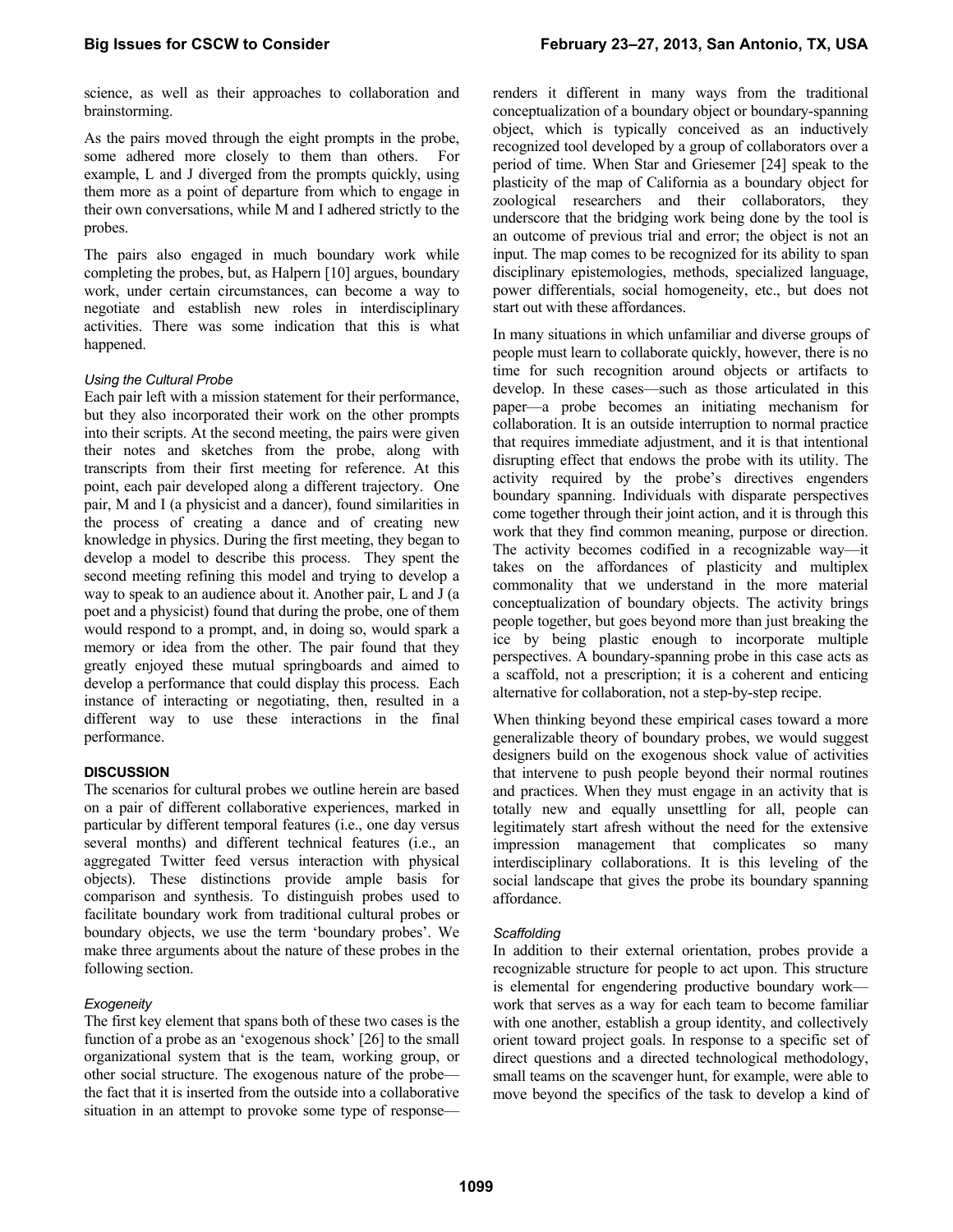'question and answer' rapport in which different group members specifically asked one another for input related to their respective expertise. The probe's instructions—the recognizable scaffold—nudged groups to begin joint work together as outlined above, but soon these limits gave way to make room for more endogenous forms of collaboration like creating new themes for documentation. As time moved on, we also saw a pattern of inquiry and analysis emerge within groups, as in the example of teammates querying a peer about architecture having come to recognize the relevance of her expertise over the course of the activity.

In the Across the Great Divide case, probes provided a different type of scaffolding. Here, the prompts were divided into several kinds of activities: activities in which participants shared their professional experiences (e.g., prompt 6: your career in headlines; or prompt 2: finding things you have in common); activities specifically designed to bring the subject of art and science into conversation (e.g., prompt 5: looking at images and deciphering whether they were art or science; prompt 6: responding to quotations about the relationship between art and science); and activities designed to spark conversation about what their collaboration would look like (e.g., prompt 8: design a mission statement for the piece you will create). Because of this directed design strategy, pairs engaged in very direct forms of boundary work and then collaboration: they first learned about one another's professions, then with that conversation in mind, they used that knowledge to help them draw boundaries between and around their work, and finally to use those boundaries to help them develop a narrative. As a result, their eventual collaboration took on a constructive nature in which teams were able to negotiate with interest and respect, and ultimately create artifacts that had collective meaning in the context of their larger festival agenda. For example, a physicist and dancer described a similar cycle of observation, synthesis, creation, and presentation in their work. They used this cycle as the basis for their performance, highlighting the ways science and art were similar. Part of their comfort level in doing so stemmed from the safety they found in the boundaries they had designated between art and science.

Again, drawing out the generalizability of boundary probes, we see that they need to be designed with enough specificity to guide an initial set of actions in a mutual direction (i.e., collection of tagged, neighborhood photographs; production of festival artifacts). Tasks need to be recognizably salient to the context in which they're found, but they also need to be easily understood in a way that compels directed engagement. In the cases presented above, it was precisely the recognizably relevant, yet plastic, nature of these activities that encouraged engagement by everyone and facilitated open discussion and exchange. Their lightweight, almost informal, structure was also significant: there was little pressure on the teams to come to a specific conclusion or consensus by argumentation, rather the mandate to explore together necessitated a style of interaction that eventually encouraged genuine collaboration, including synthesis and/or

the production of a collective point of view. Directed, but unbounded, tasks like those articulated here appear to be valuable in de-emphasizing behaviors that amplify epistemological differences, while yielding a social environment in which diversity can be channeled profitably and lightheartedly.

# *Improved by Diversity*

Both of the cases presented here showcase the third important feature of a boundary probe: its ability not only to encourage joint participation within diverse communities, but also to be improved by that diversity. For example, in Across the Great Divide, there were several task prompts that required participants to answer questions about themselves and their work (e.g., prompts 2 and 6). The result of this complexity might have been an overt conflict or a collaboration breakdown. Instead, because the task scaffolded activity toward a cumulative project in which broad thinking was required—the production of a mission statement—the probe enabled the group to find direct value in their diverse viewpoints.

The scavenger hunt too benefitted from the multiple eyes and diverse perspectives of its participants. The probe's prompt to look for local evidence of community, family, etc., was by definition one that needed to be considered from varying perspectives. Urban planners and designers took pictures that incorporated their knowledge of built structures and the social landscape of the city, while social scientists and designers saw different aspects of the environment. In each case, the scaffolded nature of the probe's tasks acted as a funnel for diverse inputs to become collective insights. An effective boundary probe allows each participant to offer insights based on his or her area of expertise, but simultaneously transforms that diversity—usually by providing a change of conceptual frame—into something salient for the work the group must do together.

In summary, we underscore the fact that many of the practices common to cultural probes are also important in the creation of boundary probes. Oblique tasks that invite interpretation and meaning making have the most potential to spark creative discussions. Good probes often require the use of varied media and modes of thinking. For example, they use prompts with photography, drawing and mapping to encourage visual thinking, as well as different kinds of written prompts, such as phrases, poems, and, as in Across the Great Divide, newspaper headlines.

Boundary probes differ, however, in their structured ability to start conversations. Whereas Gaver's classic probes are meant to be completed alone and mailed back to the researcher/designers, boundary probes are group tasks which, on some occasions, are observed by the researchers or designers. The most important point to bear in mind when conceiving of boundary probes is that there is no standard design; there is no template for engendering joint engagement. Rather, each probe must be salient enough to make sense within the larger context of the project,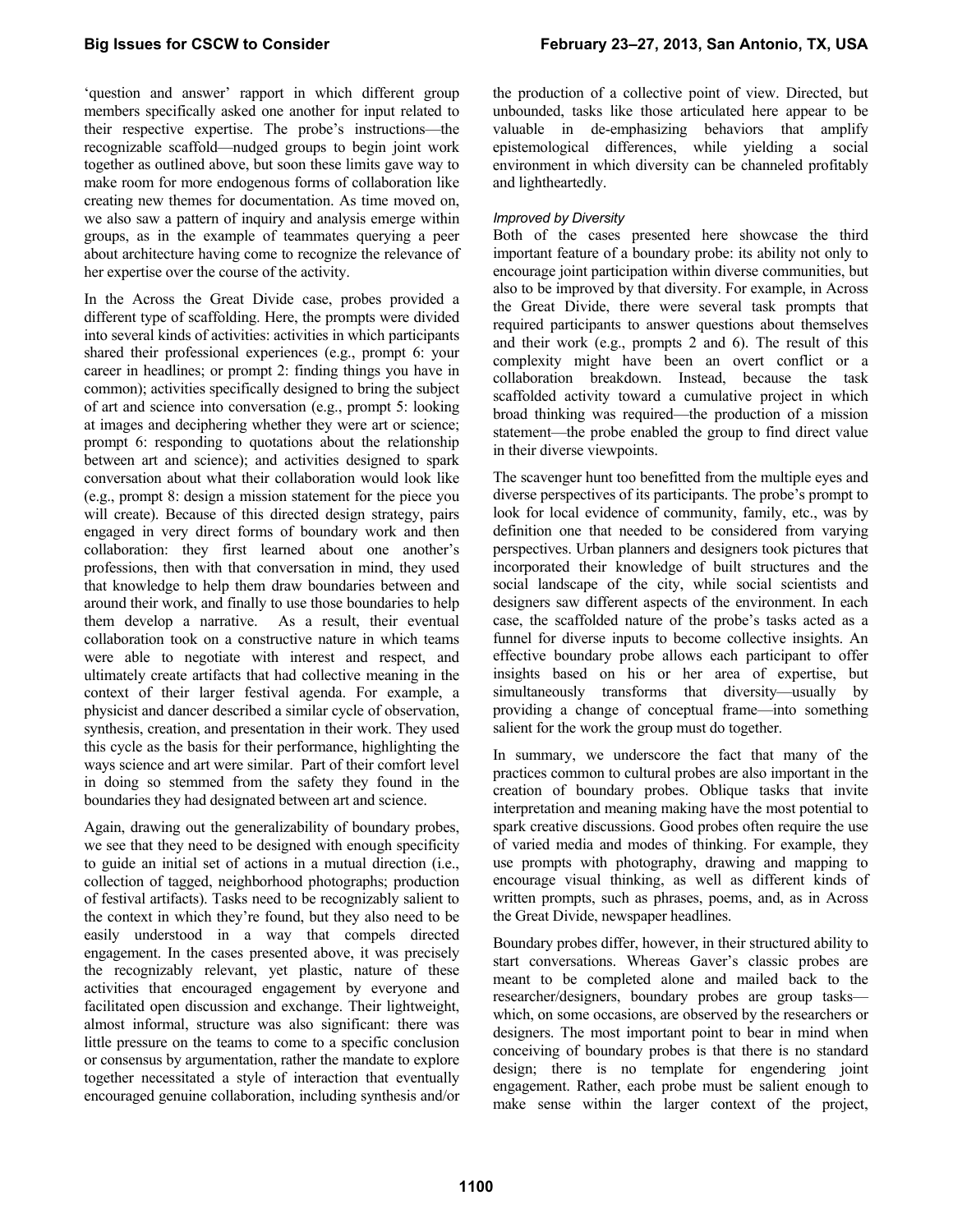recognizable enough to prompt immediate understanding, robust enough to improve with diverse inputs, and scaffolded enough in its task design to converge toward a joint outcome.

#### **ROLE OF IT IN BOUNDARY PROBES**

Each of the examples we present herein involve a fair amount of co-located activity, which prompts the question: what is the role of information technology in boundary probes? The challenges of distributed collaboration, which are many and well documented, often revolve around a lack of common ground and, thus, trust. These issues fall well within the scope of boundary probes, which could easily be adapted to these distributed settings. Given that we do not yet have extensive empirical data from which to draw grounded conclusions, we take this opportunity to speculate on the affordances that networked tools and/or mediated interactions might provide for provoking successful collaboration at a distance.

In the case of the neighborhood scavenger hunt, which involved both distributed and co-located interaction, Twitter and its companion application, TwitPic, enabled unknown collaborators to move beyond their individual viewpoints toward nascent collective understanding. The mobile app allowed individuals to spread out across a large distance to take advantage of spatial distribution as well as personal perspective. The use of hashtags allowed for folksonomic cataloging of photographs and provided a lightweight form of organizing that both allowed individuals to formalize insights (i.e., the creation of new tags) while insuring proper aggregation (i.e., use of provided hashtags). Finally, TwitPics' display of each uploaded picture—ordered by time—emphasized the democracy of the task as well as the equality of each input—a key element of a boundary probe as articulated above. By using a simple social media tool like Twitter, the task was transformed automatically from one of personalized presentation to one of crowdsourcing and collective intelligence.

This efficacy of Twitter in this case hints at additional features that could extend Twitter or a similar crowdsourcing tool to support the same task with groups who are completely distributed. Photo and textual input could remain the same (i.e., uploading files with hashtags and other metadata), however the design of the interface that assembled and displayed these aggregated inputs would need to engender an interaction space that supported collective sensemaking. In the spirit of a digital light table, clusters of images could be automatically organized into thematic groups by hashtag, but the tool would also need to provide users an easy way to perpetually revise organizational schemes as they negotiated together to understand the meaning of the data. During this sensemaking process, the tool might also provide ways for collaborators to hear the thinking aloud of fellow team members as they draw inferences and make associations—an affordance that is currently built into other collaborative task spaces like massive multi-player online games.

Boundary probes in distributed collaboration could also support extended activity in a way that is impossible in faceto-face situations. Probe activities could be designed so that their exogenous shock value lies less in an immediate, reordering intervention and more in the gradual recognition of collective value. The most obvious precedent for such a tool is a casual social game like Farmville. If a boundary probe were designed as a game, distributed collaborators could engage in a set of scaffolded activities over a period of months, occasionally checking in to track their progress. Per the design of the probe, the group might build on and revisit their collective insights at successive phases, leveling up at certain points to meet new challenges that result in greater collaborative outcomes.

Whether groups are wholly co-located, totally distributed, or somewhere in between, the opportunity to design and implement boundary probes affords design researchers the opportunity to discover more about the socio-technical bases that allow people to work and play well together. Our future work will explore how issues such as probe type (i.e., challenge, game), situational context (i.e., workplace, neighborhood street, online), and timing (i.e., rapid, longitudinal) effect group dynamics and collaborative outcomes. We believe that this perspective on collaborative interaction will yield discoveries and insights that will benefit the CSCW community.

### **CONCLUSION**

The two boundary probes described in this paper were each designed as sets of structured activities that would engage diverse participants in directed work that could build on epistemological differences in an aggregative instead of homogenizing way. The design of these probes drew on insights from boundary objects [17,24] and cultural probes [7,8] as mechanisms for facilitating new insights and interactions. In both cases, we saw teams use the activities comprising the probe to share ideas, create alliances, exchange information, and develop shared understanding.

To understand what made these activities successful, we go back to their design. Although each probe activity was tailored to the project in which it was situated via specific prompts, the expected outcomes were unbounded and even ambiguous. In other words, the open-endedness of the goal created space for expertise and personal discovery, while the focused nature of the prompts guided this diversity in a way that allowed collective brokering and sensemaking to support the establishment of common ground. While these two case studies are exploratory in nature, they show great promise for future collaborative work, both on and offline.